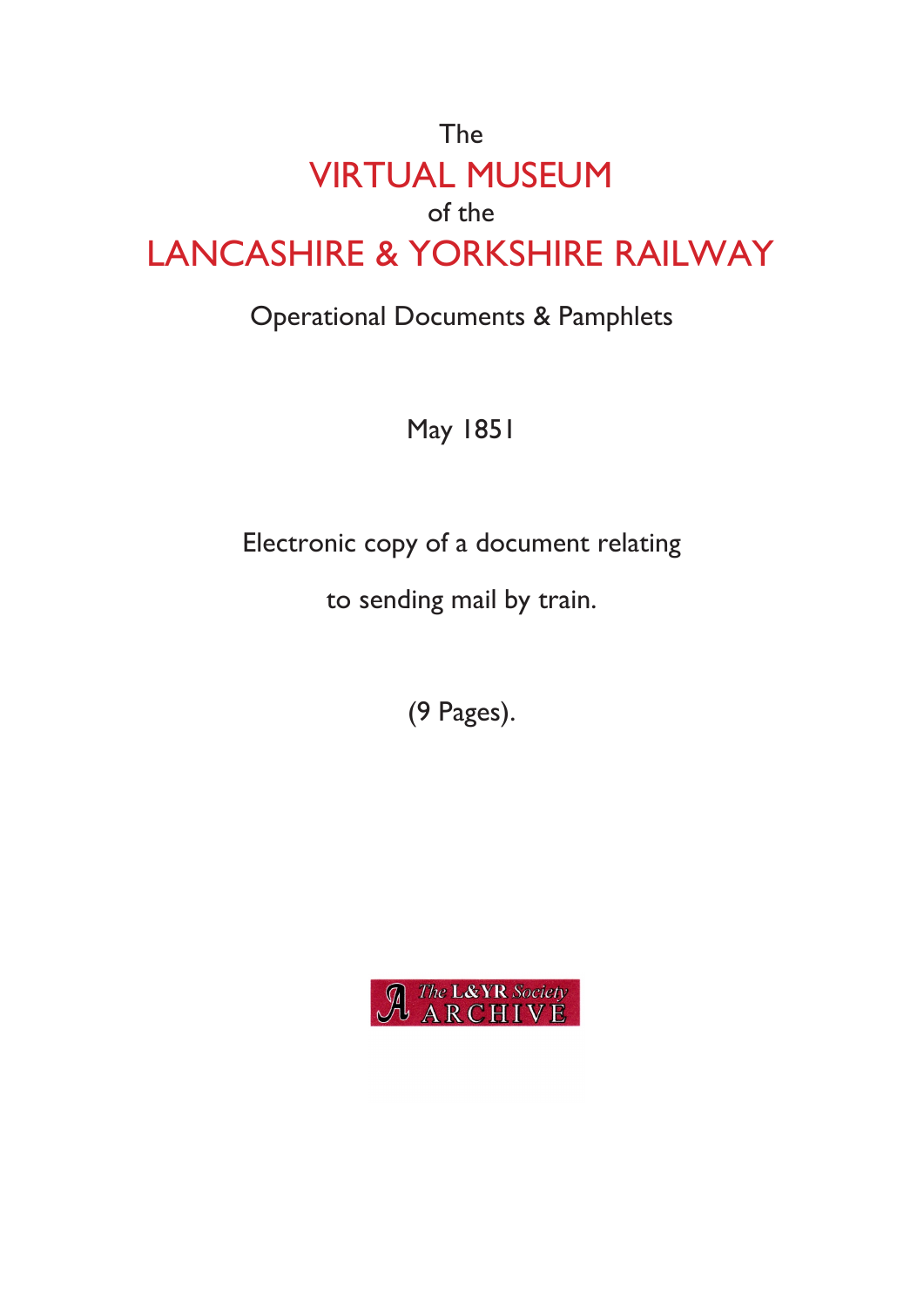Electronic copy of a document relating to sending mail by train, completed in a font similar to the handwriting and with closely matched line lengths. The document is a piece of full foolscap (17in x 13in) folded over with four separate foolscap folio time bills held within by ribbon.

Outer cover:

Dated 10th May 1851

No. 9

Notice to The Lancashire and Yorkshire Railway Company

Left a notice of which this is a Duplicate Copy With Captn Laws General Manager of the Within named Railway Company at his Office On the Victoria Station of the said Company at Manchester this 14th day of May 1851 John Eldershaw Clerk in the Post Office Manchester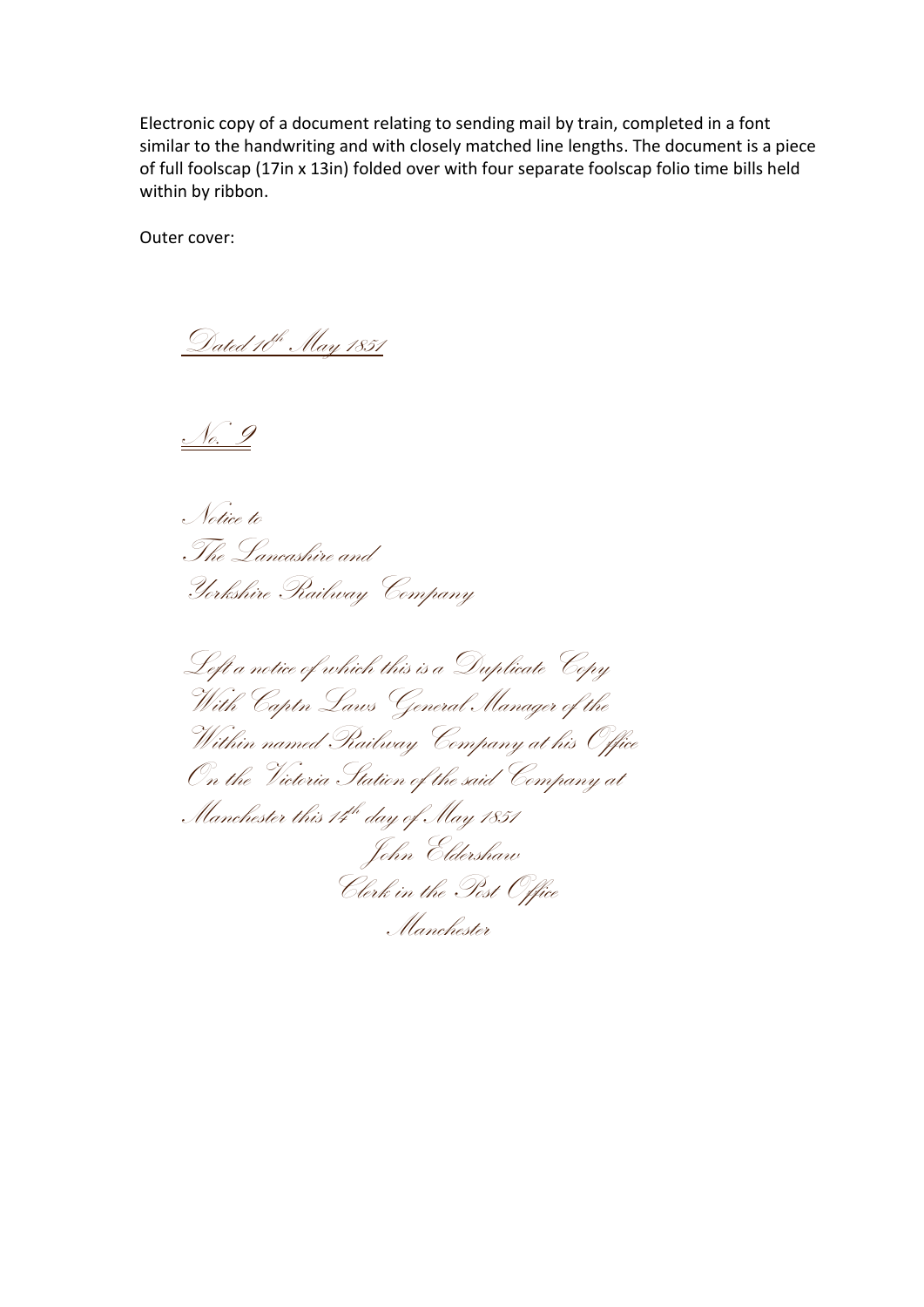First page, original is 35 lines of writing after title on a foolscap size paper

To the Lancashire and Yorkshire Railway Company.

 Take Notice that in pursuance of the powers vested in me by an Act of Parliament passed in the second year of the Reign of Her present Majesty intituled 'An Act to provide for the conveyance of the Mails by Railways' and by an Act passed in the eleventh year of the reign of Her present Majesty intituled 'An Act for giving further facilities for the transmission of letters by Post and for the regulating the duties of postage thereon and for other purposes relating to the Post office'. I the undersigned Ulick John Marquess of Clanricarde Her Majesty's Postmaster General do by this writing under my hand require and direct that the Mails and Post Letter Bags shall from and after the Sixteenth – day of June – next be conveyed and forwarded by you on your Railways either by the ordinary trains of Carriages or by Special trains as need may be from Manchester to Leeds and from Leeds to Manchester respectively once each way in each day of every week (Sundays included) and from Mirfield to Normanton and from Normanton to Mirfield respectively once each way in each day of every week (Sundays included) and from Manchester to Normanton once in each day of every week (Sundays included) and from Normanton to Manchester once in each day of every week (Sundays excepted) and from Leeds to Mirfield once in each day of every week (Sundays included) and from Normanton to Manchester once in each day of every week (Sundays included) at such times and hours and subject to such regulations and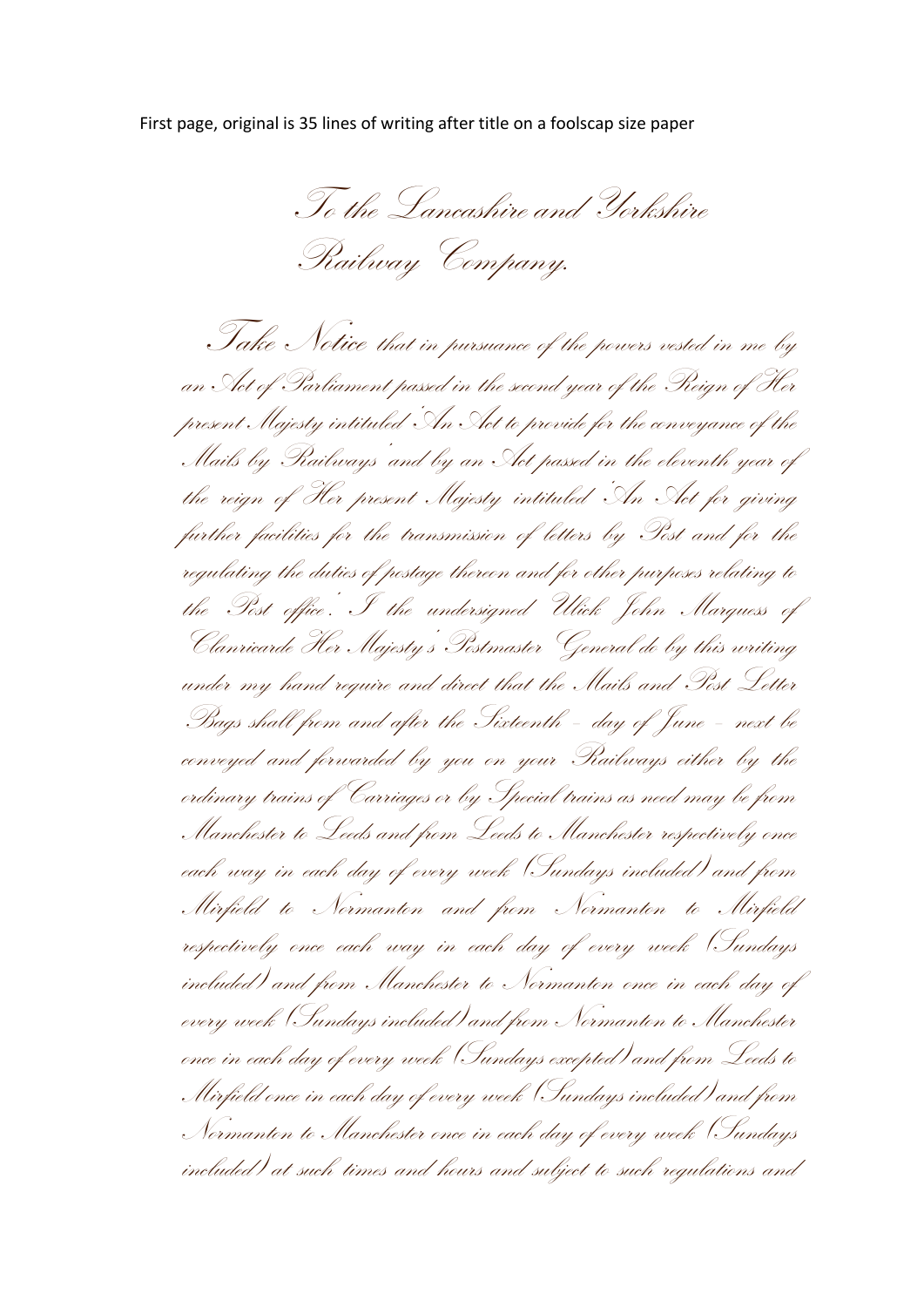restrictions as to speed of travelling places and times of stoppages and times of departure and arrival as are mentioned and set forth in the several time bills hereunto annexed. Together with the guards appointed and employed by the Postmaster General in charge thereof and other Officers of the post office as hereinafter mentioned. And I also require you from and after the said Sixteenth – day of June next to cause and procure a Box or Imperial to be fitted in or upon one of the Railway Carriages in the train which will daily (Sundays included) leave the Manchester Station as 10h-15m am (London time) for Mirfield and Normanton and a similar Box or Imperial to be fitted in or upon

Second page, left folio of the foldout

one of the Railway Carriages in the Train which will daily (Sundays included) leave the Normanton Station at 11h-20m am (London time) for Mirfield and Manchester and a seat near such Box or Imperial upon the outside of each such Railway Carriage for the Guard in charge of the Mails. And I also require you from and after the said Sixteenth day of June next to appropriate exclusively the whole or so much as the Postmaster General shall deem necessary of the inside of a second Class carriage in the Train which will daily (Sundays included) leave the Normanton Station at 8h-45m pm (London time) for Manchester. And also to provide such accommodation as the Postmaster General shall deem necessary in the train which will from and after the said Sixteenth day of June next daily (Sundays included) leave the Manchester Station at 10h-0m pm (London time) for Normanton for depositing therein respectively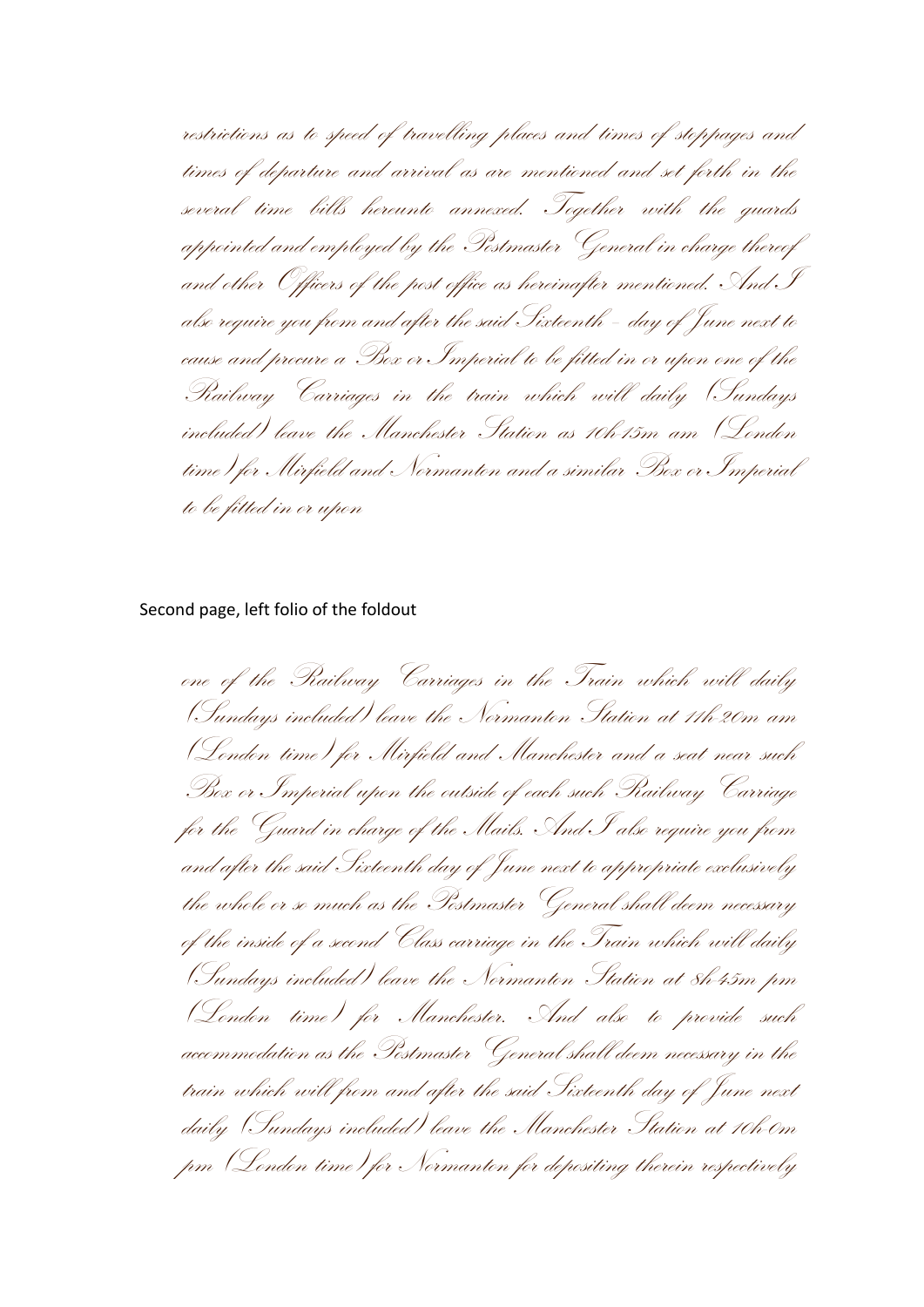the Mails and Post Letter Bags and for conveying the Guards in charge thereof and other Officers of the Post office as hereinafter mentioned & which Carriages Boxes and Imperials respectively you are to provide with proper locks and keys and to fit up in such a manner as the Postmaster General shall require. And I require and direct you to receive take up carry and convey in and upon such Carriages Boxes and Imperials respectively all such Mails and Post Letter Bags as shall for that purpose be tendered to you or any of your officers Servants or Agents by any officer of the Post Office and the Guards in charge thereof. And also by the Train which will from and after the said Sixteenth day of June daily (Sundays included) leave the Normanton Station at 8h-45m pm (London time) for Manchester any other Officers of the Post Office the Postmaster General shall reasonably require. And to take up deliver and leave such Mails or Post Letter Bags Guards and Officers at the several and respective places or stations on the lines of your said Railways mentioned in the Time Bills hereinto annexed and at all such other places or stations on the lines of your said Railways as the Postmaster General shall in that behalf from time to time reasonable order and direct. And I hereby require you to take the charge and care of the Mails and Post Letter Bags to be daily forwarded by the Dispatch from Mirfield at 12h-0m noon (London time) for Leeds, and also the charge and care of the Mails and Post Letter Bags to be daily forwarded by the Dispatches from Leeds at 11h-30m am (London time) and at 8h-45m pm (London time) respectively for Mirfield and also of the Mails and Post letter Bags to be daily (Sundays excepted) forwarded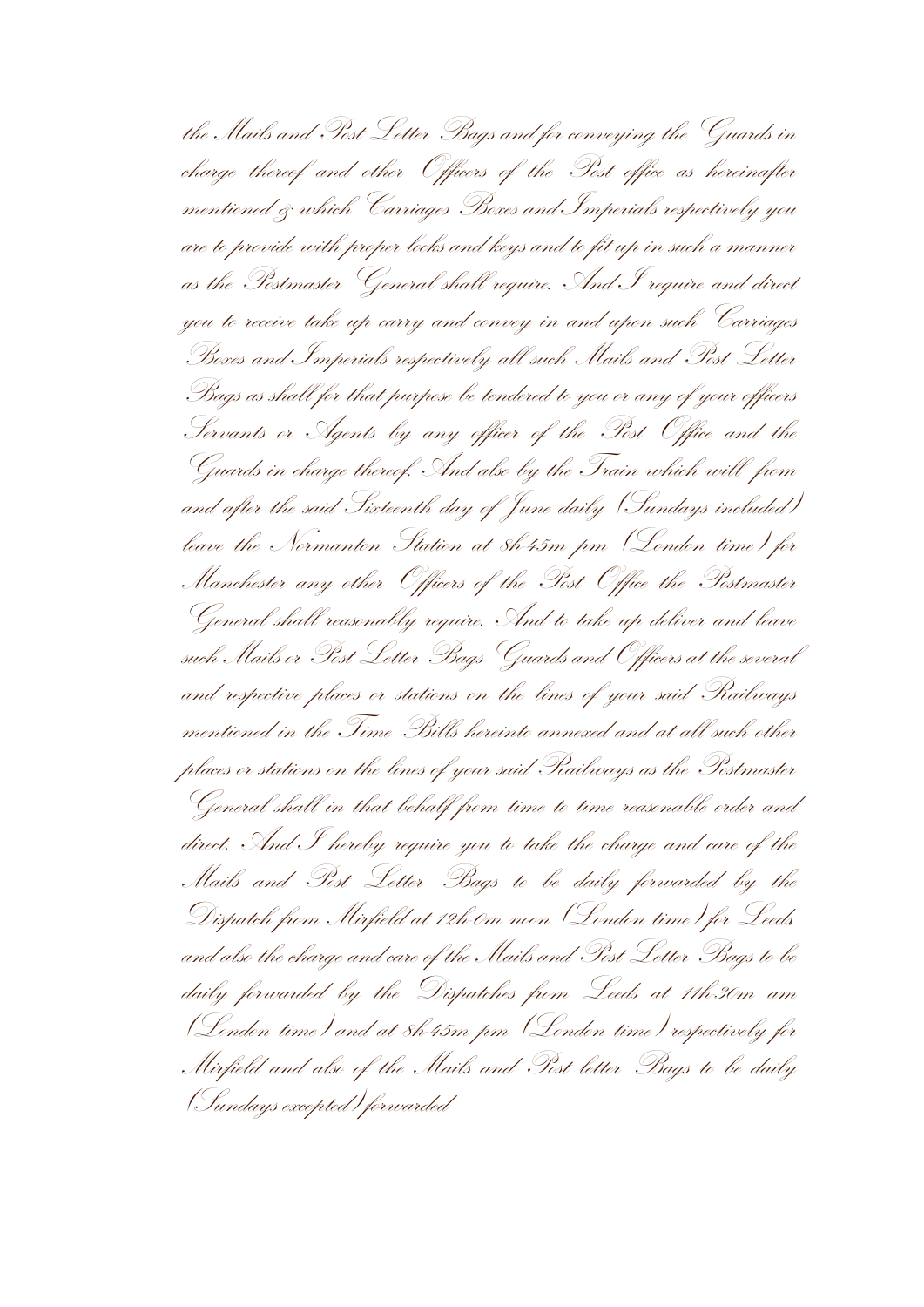Third page, right folio of the foldout; between the folios were the Time Bills.

by the Dispatch from Normanton at 2h-30m am (London time) for Manchester. And to take up deliver and leave the said respective last mentioned Mails and Post Letter Bags at the respective Stations on the lines of your Railways mentioned in the time Bills hereinafter annexed it not being my intention to send any Guard or other Officer of the Post Office in charge of the last mentioned Mails and Bags of Letters of which you are so required to take the charge and care. And I further require you from and after the said Sixteenth day of June next at your own costs to provide and finish sufficient carriages and engines on your said Railways for the conveyance of the Mails and Post Letter Bags Guards and other Officers of the Post Office in manner hereinbefore directed to the satisfaction of the Postmaster General. And I give you further notice that the several and respective services mentioned and required in and by certain Notices from the Postmaster General directed to the Manchester and Leeds Prailway Company bearing date respectively the 5<sup>th</sup> day of March 1844 and the 16<sup>th</sup> day of May 1845 will from and after the said Sixteenth day of June next cease to be required and that from thenceforth the services required by this Notice shall be substituted for them. General Post Office 10th May 1851

Clanricarde

Ulick John de Burgh Clanricarde (1802-74) was Postmaster General 1846-52. In every case the words 'Sixteenth' and 'June' in the phrase 'Sixteenth day of June' have been filled in by a different hand and in a different colour of ink (slightly browner). Note also how little punctuation there is. An 'Imperial' was a specially constructed luggage box shaped to fit the roof of a carriage.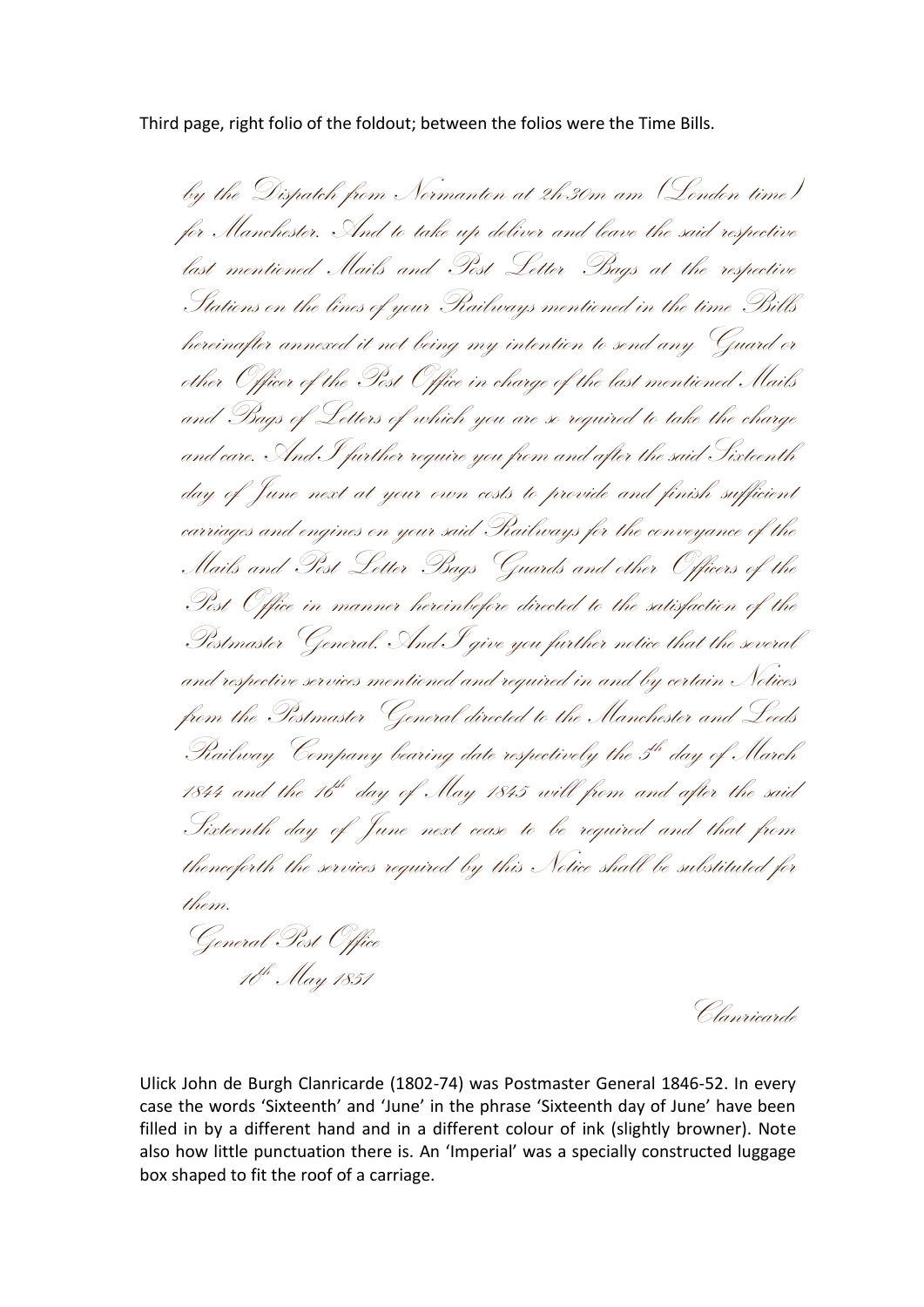Time Bills: Top page

Day Mail

|                     |   |             |                                                                                                   | Day Mai     |
|---------------------|---|-------------|---------------------------------------------------------------------------------------------------|-------------|
|                     |   |             | Manchester and Leeds Time Bill                                                                    |             |
| $M F_{\mathscr{Y}}$ | H | $M_{\odot}$ | To be despatched from the Pailway                                                                 | Lenden time |
|                     |   |             | Statien, Manchester, at ----                                                                      | 10.15 am    |
| 140                 |   |             | $\int_0^\infty$ Ic arrive at Miles Platting, at —                                                 | 10.21       |
| 3285                |   |             |                                                                                                   | 10.32       |
| 3 6 130             |   |             | $\overline{\mathcal{S}}$ $\overline{\mathcal{S}}$ o arrive at Blue Pitts, at $\rule{1em}{0.15mm}$ | 10.40       |
| 1565                |   |             |                                                                                                   | 10.50       |
| 8470                |   |             |                                                                                                   | 11.9        |
| 4 3 90              |   |             | 10 To arrive at Hebden Bridge, at -                                                               | 11.19       |
| 4 4 180             |   |             |                                                                                                   | 11.33       |
| 2540                |   |             | 7 Fo arrive at North Dean, at ——                                                                  | 11.40       |
| 34125               |   |             |                                                                                                   | 11.50       |
| 3675                |   |             |                                                                                                   | 12.0        |
| 3 1 154             |   |             |                                                                                                   | 12.10       |
| 8 7 101             |   | 20          | To arrive at the Plailway Station                                                                 | 12.30       |
| 50 0 15             | 2 | 15          |                                                                                                   | pm          |
|                     |   |             | Te be despatched frem the Pailway                                                                 | 12.0        |
|                     |   |             |                                                                                                   | Noon        |
| 9495                |   |             | 20 Te arrive at Wakefield, at ————                                                                | 12.20       |
| 30165               |   |             | 10 To arrive at the Railway Station                                                               | 12.30       |
|                     |   |             | Normanton, at —                                                                                   | pm          |
| 12 5 40             |   | 30          |                                                                                                   |             |
|                     |   |             | Clanricarde                                                                                       |             |
|                     |   |             |                                                                                                   |             |
|                     |   |             |                                                                                                   |             |
|                     |   |             |                                                                                                   |             |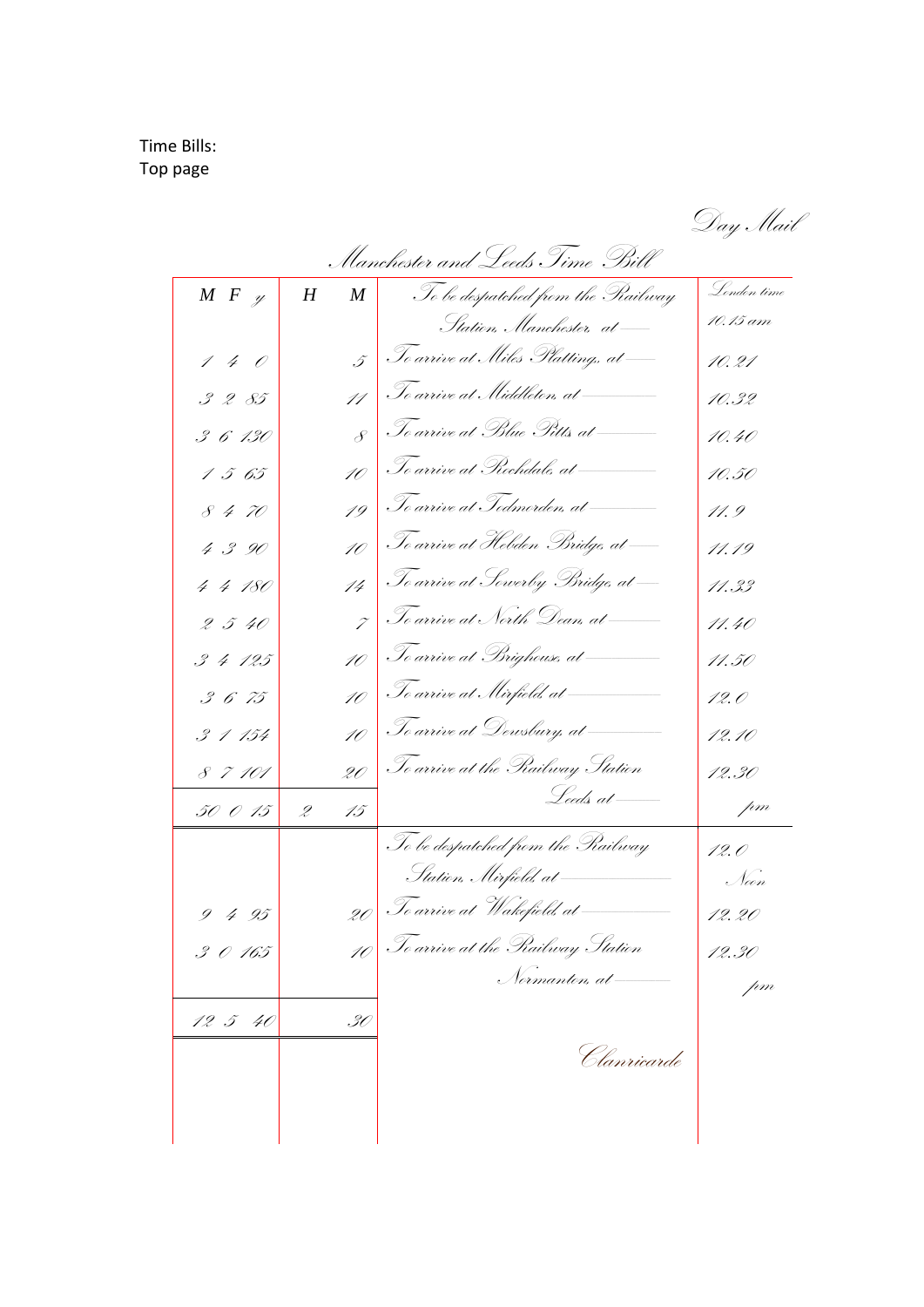### Second page

Day Mail

| Leeds and Manchester Time Bill |                 |                                                                                                                                                                                                                                                                                                                                                                                                                                                                                                      |             |  |  |  |
|--------------------------------|-----------------|------------------------------------------------------------------------------------------------------------------------------------------------------------------------------------------------------------------------------------------------------------------------------------------------------------------------------------------------------------------------------------------------------------------------------------------------------------------------------------------------------|-------------|--|--|--|
| $M \mid F \mid \mathcal{Y}$    | $H_{\parallel}$ | $\begin{array}{c c} M & \begin{array}{ c } \end{array} & \begin{array}{ c } \end{array} & \begin{array}{ c } \end{array} & \begin{array}{ c } \end{array} & \begin{array}{ c } \end{array} & \begin{array}{ c } \end{array} & \begin{array}{ c } \end{array} & \begin{array}{ c } \end{array} & \begin{array}{ c } \end{array} & \begin{array}{ c } \end{array} & \begin{array}{ c } \end{array} & \begin{array}{ c } \end{array} & \begin{array}{ c } \end{array} & \begin{array}{ c } \end{array}$ | Lenden time |  |  |  |
|                                |                 | Station Leeds at --                                                                                                                                                                                                                                                                                                                                                                                                                                                                                  | 11.30 am    |  |  |  |
| 8 7 101                        |                 | 20 Fe arrive at Dewsbury, at ———                                                                                                                                                                                                                                                                                                                                                                                                                                                                     | 11.50       |  |  |  |
| 3 1 154                        |                 | 10   Te arrive at Mirfield, at ______                                                                                                                                                                                                                                                                                                                                                                                                                                                                | 12.0        |  |  |  |
| 3675                           |                 |                                                                                                                                                                                                                                                                                                                                                                                                                                                                                                      | 12.10       |  |  |  |
| 34125                          |                 | $\sigma$ $\sqrt{\sigma}$ arrive at North Dean, at ——                                                                                                                                                                                                                                                                                                                                                                                                                                                 | 12.17       |  |  |  |
| 2540                           |                 | $\gamma$ Ic arrive at Sewerby Bridge, at —                                                                                                                                                                                                                                                                                                                                                                                                                                                           | 12.24       |  |  |  |
| 4 4 180                        |                 | 13 Te arrive at Hebden Bridge, at -                                                                                                                                                                                                                                                                                                                                                                                                                                                                  | 12.37       |  |  |  |
| 430                            |                 |                                                                                                                                                                                                                                                                                                                                                                                                                                                                                                      | 12.52       |  |  |  |
| 8470                           |                 | 21 Te arrive at Picchdale at _____                                                                                                                                                                                                                                                                                                                                                                                                                                                                   | 1.13        |  |  |  |
| 1565                           |                 | 12 $\Big $ Te arrive at Blue Pits at $-$                                                                                                                                                                                                                                                                                                                                                                                                                                                             | 1. 25       |  |  |  |
| 3 6 130                        |                 | $\gamma$ $\sqrt{3}$ o arrive at Middleton, at $\frac{1}{\sqrt{3}}$                                                                                                                                                                                                                                                                                                                                                                                                                                   | 1.32        |  |  |  |
| 3285                           |                 | $\overline{\mathcal{S}}$ $\overline{\mathcal{I}}$ c arrive at Miles Platting at -                                                                                                                                                                                                                                                                                                                                                                                                                    | 1.40        |  |  |  |
| 140                            |                 | $\int_{\mathcal{S}} \left  \mathcal{J}_c\right.$ arrive at the Plailway Station                                                                                                                                                                                                                                                                                                                                                                                                                      | 1.45        |  |  |  |
| 50 0 15                        | $\mathscr{Z}$   | 15 Manchester, at —                                                                                                                                                                                                                                                                                                                                                                                                                                                                                  | pm          |  |  |  |
|                                |                 | To be despatched from the Plailway                                                                                                                                                                                                                                                                                                                                                                                                                                                                   | 11.20       |  |  |  |
|                                |                 | Statien, Nermanten, at ————                                                                                                                                                                                                                                                                                                                                                                                                                                                                          | am          |  |  |  |
| $3$ 0 165                      |                 |                                                                                                                                                                                                                                                                                                                                                                                                                                                                                                      | 11.30       |  |  |  |
| 9495                           |                 | 30 Te arrive at the Pailway Statien                                                                                                                                                                                                                                                                                                                                                                                                                                                                  | 12.0        |  |  |  |
|                                |                 | Mirfield, at ____                                                                                                                                                                                                                                                                                                                                                                                                                                                                                    | ncon        |  |  |  |
| 12 5 40                        | 40              |                                                                                                                                                                                                                                                                                                                                                                                                                                                                                                      |             |  |  |  |
|                                |                 | Clanricarde                                                                                                                                                                                                                                                                                                                                                                                                                                                                                          |             |  |  |  |
|                                |                 |                                                                                                                                                                                                                                                                                                                                                                                                                                                                                                      |             |  |  |  |
|                                |                 |                                                                                                                                                                                                                                                                                                                                                                                                                                                                                                      |             |  |  |  |
|                                |                 |                                                                                                                                                                                                                                                                                                                                                                                                                                                                                                      |             |  |  |  |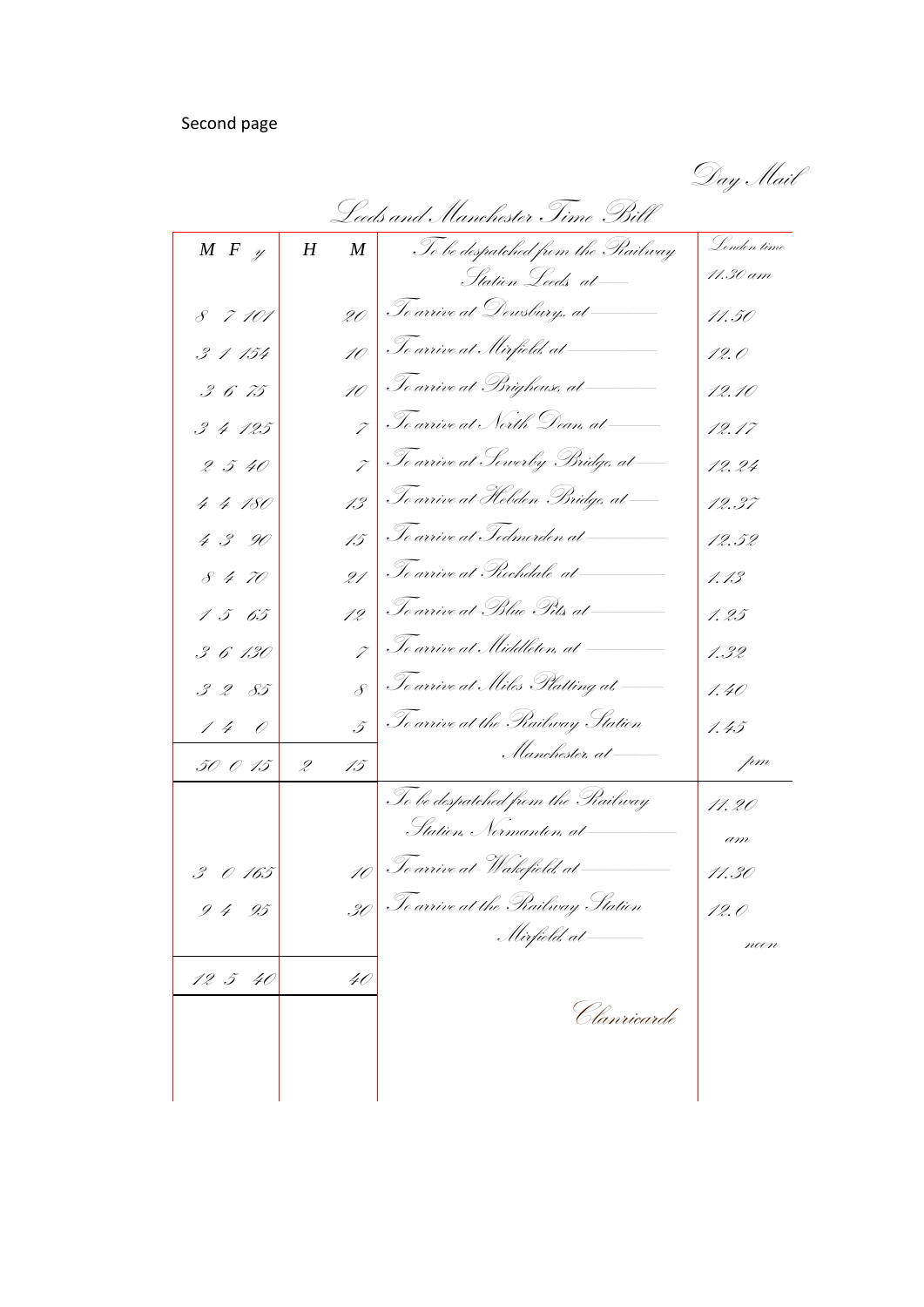### Third page

| Manchester and Normanton Time Bill                                                                  |                          |                                                                      |             |  |  |
|-----------------------------------------------------------------------------------------------------|--------------------------|----------------------------------------------------------------------|-------------|--|--|
| $\begin{array}{cc} M & F & y \\ & * & \\ \end{array}$                                               | $H_{\parallel}$          | M   To be despatched from the Plailway                               | Lenden time |  |  |
|                                                                                                     |                          | Statien Manchester, at ----                                          | 10.00 pm    |  |  |
| 10 2 60                                                                                             |                          | 48 $\Big $ Te arrive at Prechdale, at ———                            | 10.40       |  |  |
| $8470$                                                                                              |                          | 32 To arrive at Tedmorden, at ————                                   | 11.20       |  |  |
| 9050                                                                                                | $30\vert$                | To arrive at Sowerby Bridge, at—                                     | 11.50       |  |  |
| 2540                                                                                                | 10                       | To arrive at North Dean, at ———                                      | 12.0        |  |  |
| 3 4 125                                                                                             | 23                       | Te arrive at Brigheuse, at ———                                       | 12.23       |  |  |
| 3675                                                                                                | $\overline{\mathcal{Z}}$ | Te arrive at Mirfield, at ————                                       | 12.45       |  |  |
| 9495                                                                                                | 32                       | Te arrive at Wakefield, at ————                                      | 1.17        |  |  |
| 3 0 165                                                                                             | 20                       | To arrive at the Plailway Station                                    | 1.37        |  |  |
| 50 4 20                                                                                             | $\mathscr{S}$            | 97 Normanten, at —<br>Return                                         | am          |  |  |
|                                                                                                     |                          |                                                                      |             |  |  |
| $**$                                                                                                |                          | To be despatched from the Plailway                                   | 2.30        |  |  |
|                                                                                                     |                          | Statien, Nermanten at <del>_______</del>                             | am          |  |  |
| 30165                                                                                               |                          |                                                                      | 2.40        |  |  |
| 9495                                                                                                |                          |                                                                      | 3.35        |  |  |
| 7 2 200                                                                                             |                          |                                                                      | 4.20        |  |  |
| $11\,$ 5 90                                                                                         |                          | $\sigma$   To arrive at Tedmorden, at ————                           | 5.20        |  |  |
| 8470                                                                                                |                          | 33 To arrive at Rochdale, at -                                       | 5.53        |  |  |
| 10 2                                                                                                |                          | 47 To arrive at the Pailway Station                                  | 6.40        |  |  |
|                                                                                                     |                          |                                                                      |             |  |  |
| 50 4 20                                                                                             | 4<br>10                  |                                                                      |             |  |  |
|                                                                                                     |                          | Clanricarde                                                          |             |  |  |
|                                                                                                     |                          |                                                                      |             |  |  |
|                                                                                                     |                          |                                                                      |             |  |  |
|                                                                                                     |                          | * Pencilled into the margin at this point every day Sundays included |             |  |  |
| ** Pencilled into the margin at this point $\mathscr{C}_{very}$ $\mathscr{D}_{ay}$ Sundays excepted |                          |                                                                      |             |  |  |

Luggage Train